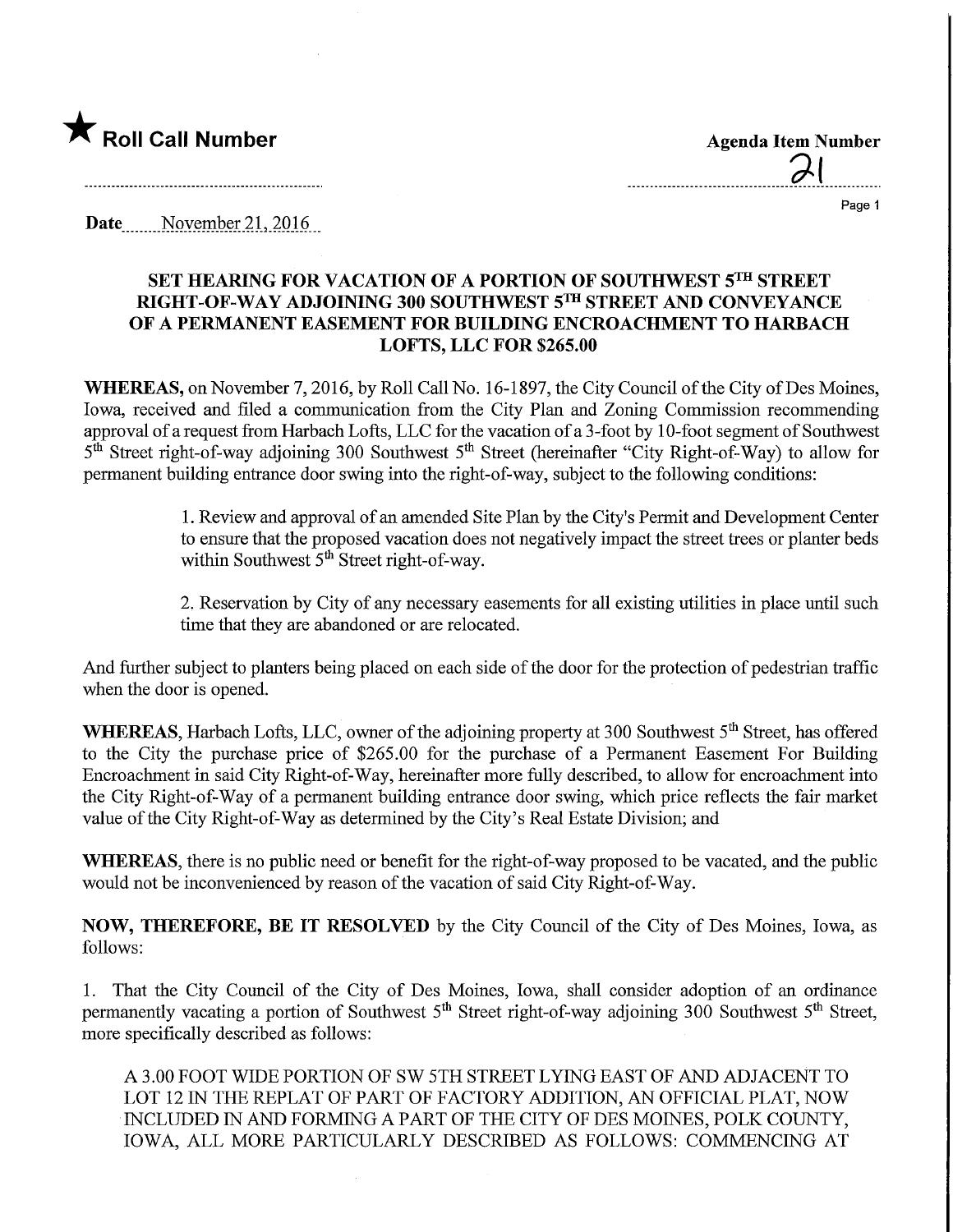

| <b>Agenda Item Number</b> |  |  |  |  |  |
|---------------------------|--|--|--|--|--|
| $\partial$                |  |  |  |  |  |
| Page 2                    |  |  |  |  |  |

 $\overline{a}$ 

Date....... November 21^2016,

THE NORTHEAST CORNER OF SAID LOT 12; THENCE S15°18'43"E ASSUMED BEARING FOR THIS DESCRIPTION ALONG THE EAST LINE OF SAID LOT 12, A DISTANCE OF 46.00 FEET TO THE FONT OF BEGINNING; THENCE N74°41'17"E, A DISTANCE OF 3.00 FEET; THENCE S15°18'43"E PARALLEL WITH AND 3.00 FEET EAST OF THE EAST LINE OF SAID LOT 12, A DISTANCE OF 10.00 FEET; THENCE S74°41' 17"W, A DISTANCE OF 3.00 FEET TO THE EAST LINE OF SAID LOT 12; THENCE N15°18'43"W ALONG THE EAST LINE OF SAID LOT 12, A DISTANCE OF 10.00 FEET TO THE POINT OF BEGINNING.

SAID TRACT OF LAND CONTAINS 30.00 SQUARE FEET.

2. That, if the City Council of the City of Des Moines, Iowa, first decides to vacate the above described right-of-way, the City of Des Moines, Iowa, further proposes to convey a Permanent Easement For Building Encroachment in the vacated Southwest 5<sup>th</sup> Street right-of-way, as legally described as follows, to Harbach Lofts, LLC for \$265.00, subject to the requirements of the City Plan and Zoning recommendation and the Offer to Purchase:

A VACATED 3.00 FOOT WIDE PORTION OF SW 5TH STREET LYING EAST OF AND ADJACENT TO LOT 12 IN THE REPLAT OF PART OF FACTORY ADDITION, AN OFFICIAL PLAT, NOW INCLUDED IN AND FORMING A PART OF THE CITY OF DES MOINES, POLK COUNTY, IOWA, ALL MORE PARTICULARLY DESCRIBED AS FOLLOWS: COMMENCING AT THE NORTHEAST CORNER OF SAID LOT 12; THENCE S15°18'43"E ASSUMED BEARING FOR THIS DESCRIPTION ALONG THE EAST LINE OF SAID LOT 12, A DISTANCE OF 46.00 FEET TO THE FONT OF BEGINNING; THENCE N74°41'17"E, A DISTANCE OF 3.00 FEET; THENCE S15°18'43"E PARALLEL WITH AND 3.00 FEET EAST OF THE EAST LINE OF SAID LOT 12, A DISTANCE OF 10.00 FEET; THENCE S74°41'17"W, A DISTANCE OF 3.00 FEET TO THE EAST LINE OF SAID LOT 12; THENCE N15°18'43"W ALONG THE EAST LINE OF SAID LOT 12, A DISTANCE OF 10.00 FEET TO THE POINT OF BEGINNING.

SAID TRACT OF LAND CONTAINS 30.00 SQUARE FEET.

 $\bar{\gamma}$ 

3. That the meeting of the City Council at which the adoption of said ordinance and the conveyance of such easement interest is to be considered shall be on December 5, 2016, said meeting to be held at 5:00 p.m., in the City Council Chamber, Richard A. Clark Municipal Service Center, 1551 E. Martin Luther King Jr. Parkway, Des Moines, Iowa.

4. That the City Clerk is hereby authorized and directed to publish notice of said proposals in the form hereto attached, all in accordance with §362.3 of the Iowa Code.

5. Non-project related land sale proceeds are used to support general operating budget expenses: Org -EG064090.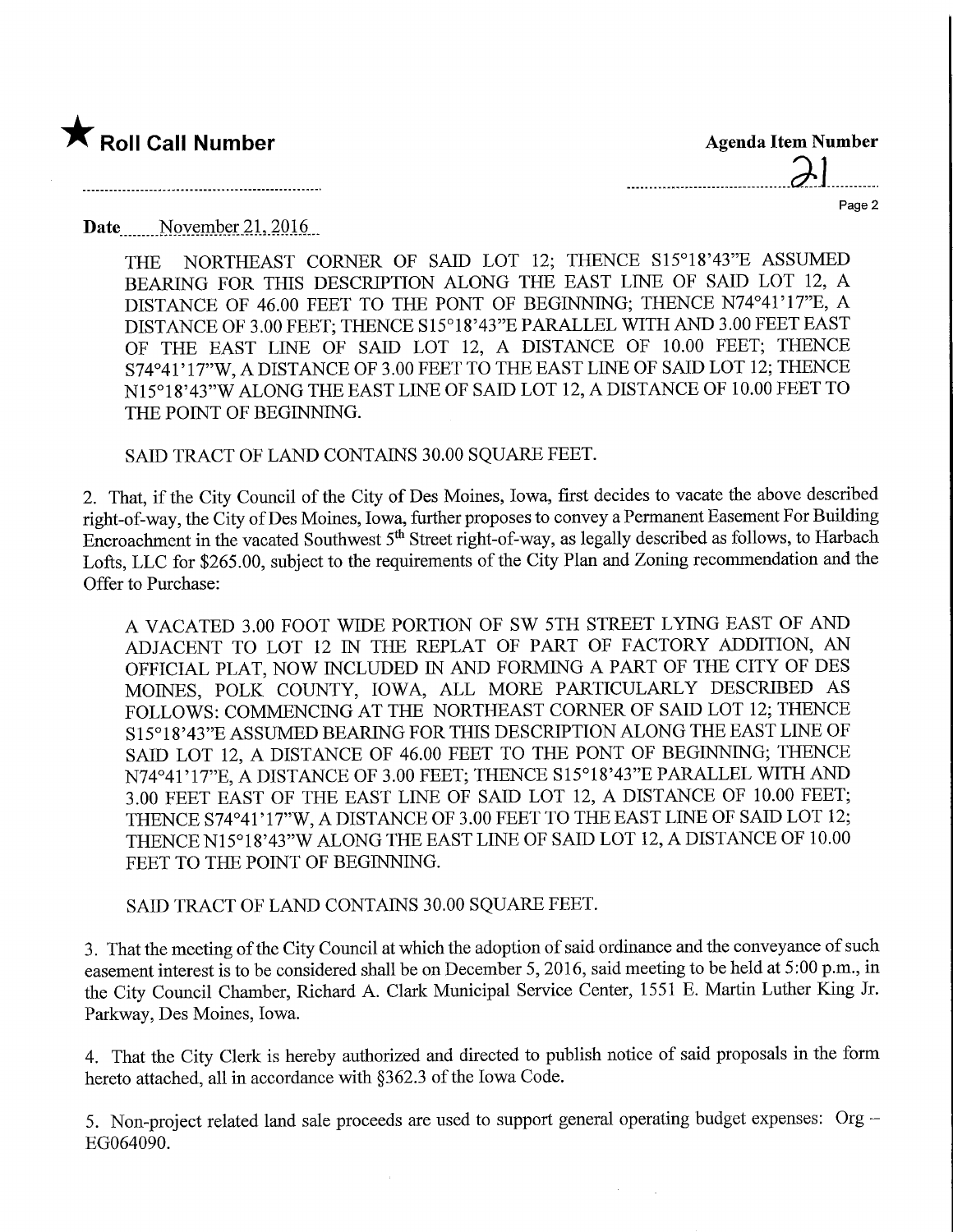

Date<sub>Movember 21, 2016</sub>

Moved by to adopt.

APPROVED AS TO FORM:

Wieland, Assistant City Attorney

p $\bm{\kappa}$ 

| <b>COUNCIL ACTION</b> | <b>YEAS</b> | <b>NAYS</b> | <b>PASS</b> | <b>ABSENT</b>   |
|-----------------------|-------------|-------------|-------------|-----------------|
| <b>COWNIE</b>         |             |             |             |                 |
| <b>COLEMAN</b>        |             |             |             |                 |
| <b>GATTO</b>          |             |             |             |                 |
| <b>GREY</b>           |             |             |             |                 |
| <b>HENSLEY</b>        |             |             |             |                 |
| <b>MOORE</b>          |             |             |             |                 |
| WESTERGAARD           |             |             |             |                 |
| TOTAL                 |             |             |             |                 |
| <b>MOTION CARRIED</b> |             |             |             | <b>APPROVED</b> |

Mayor

## Agenda Item Number  $\sum_{i=1}^n$

Page 3

**CERTIFICATE** 

I, DIANE RAUH, City Clerk of said City hereby certify that at a meeting of the City Council of said of Des Moines, held on the above date, among r proceedings the above was adopted.

IN WITNESS WHEREOF, I have hereunto set my d and affixed my seal the day and year first ve written.

. City Clerk